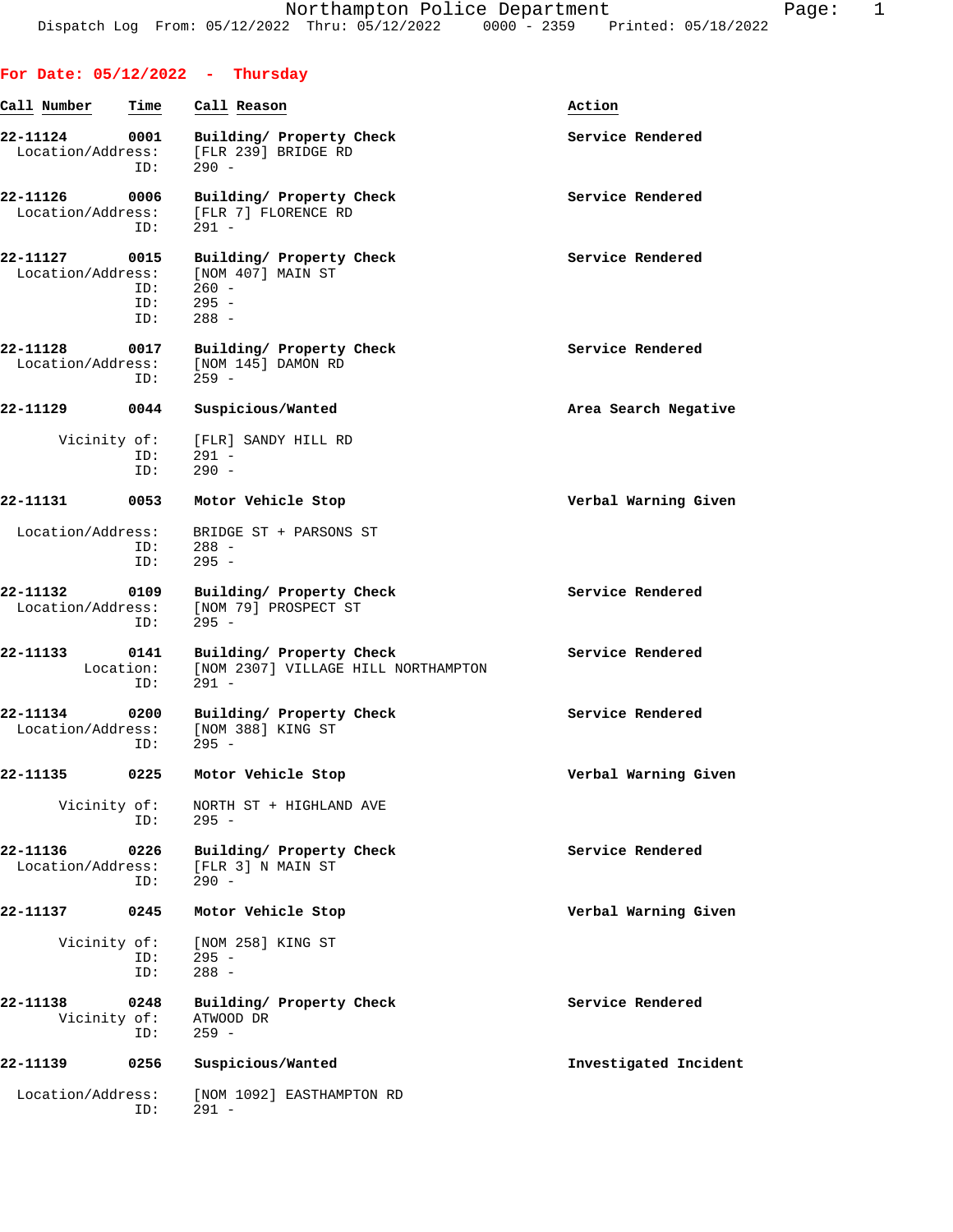|                               |                           | Northampton Police Department<br>Dispatch Log From: 05/12/2022 Thru: 05/12/2022 0000 - 2359 Printed: 05/18/2022 | 2<br>Page:                    |
|-------------------------------|---------------------------|-----------------------------------------------------------------------------------------------------------------|-------------------------------|
| 22-11142                      | 0314                      | Auto Crime, Theft of Auto<br>Location/Address: [NOM 188] CENTER ST                                              | Report Done                   |
|                               | ID:<br>Refer To Incident: | 299 -<br>$22 - 898 - OF$                                                                                        |                               |
|                               |                           |                                                                                                                 |                               |
| 22-11143                      | 0320<br>ID:               | Building/ Property Check<br>Location/Address: [NOM 238] KING ST<br>$295 -$                                      | Service Rendered              |
| 22-11145                      | 0402                      | Traffic Accident                                                                                                | Cite/ Warning Issued/ Traffic |
|                               | ID:<br>ID:                | Location/Address: [FLR 790] SYLVESTER RD<br>291 -<br>$288 -$                                                    |                               |
|                               |                           | Refer To Accident: 22-151-AC                                                                                    |                               |
| 22-11147                      | ID:                       | 0615 Traffic, Complaint/Hazard<br>Location/Address: DAMON RD + INDUSTRIAL DR<br>$288 -$                         | Service Rendered              |
| 22-11148<br>Location/Address: | 0627<br>ID:<br>ID:        | Alarm/ Burglar/ Holdup Panic<br>[NOM 8] OLD SOUTH ST<br>$260 -$<br>$259 -$                                      | False Alarm/City              |
| 22-11153                      | 0847                      | Traffic Accident                                                                                                | Investigated Incident         |
|                               | ID:                       | Vicinity of: FINN ST<br>$294 -$<br>$197 -$                                                                      |                               |
| 22-11155                      | 0857                      | Motor Vehicle Stop                                                                                              | Verbal Warning Given          |
| Location/Address:             | ID:                       | [NOM 99] HAMPTON AVE<br>191 -                                                                                   |                               |
| 22-11158<br>Location/Address: | 0915<br>ID:               | Traffic Accident<br>N KING ST + DAMON RD<br>$126 -$                                                             | Report Done                   |
|                               | Refer To Accident:        | $22 - 152 - AC$                                                                                                 |                               |
| 22-11161<br>Location/Address: | 1010<br>ID:               | Animal<br>[FLR 1545] DREWSEN DR<br>$427 -$                                                                      | Service Rendered              |
| 22-11162<br>Location/Address: | 1013<br>ID:<br>ID:        | Animal<br>PEARL ST<br>427 -<br>$230 -$                                                                          | Person Gone                   |
| 22-11163<br>Location/Address: | 1015<br>ID:               | Public Service<br>ARNOLD AVE<br>294 -<br>$197 -$                                                                | Service Rendered              |
| 22-11166                      | 1046                      | Public Service, Check Welfare                                                                                   | Investigated Incident         |
| Location/Address:             | ID:                       | NORFOLK AVE<br>157 -                                                                                            |                               |
| 22-11167                      | 1048                      | Motor Vehicle Stop                                                                                              | Cite/ Warning Issued/ Traffic |
| Location/Address:             | ID:                       | KING ST + MERRICK LN<br>294 -<br>$197 -$                                                                        |                               |
| 22-11168<br>Location/Address: | 1116<br>ID:               | Animal<br>[FLR 1081] BRIDGE RD<br>427 -                                                                         | Service Rendered              |
| 22-11169                      | 1118                      | Motor Vehicle Stop                                                                                              | Verbal Warning Given          |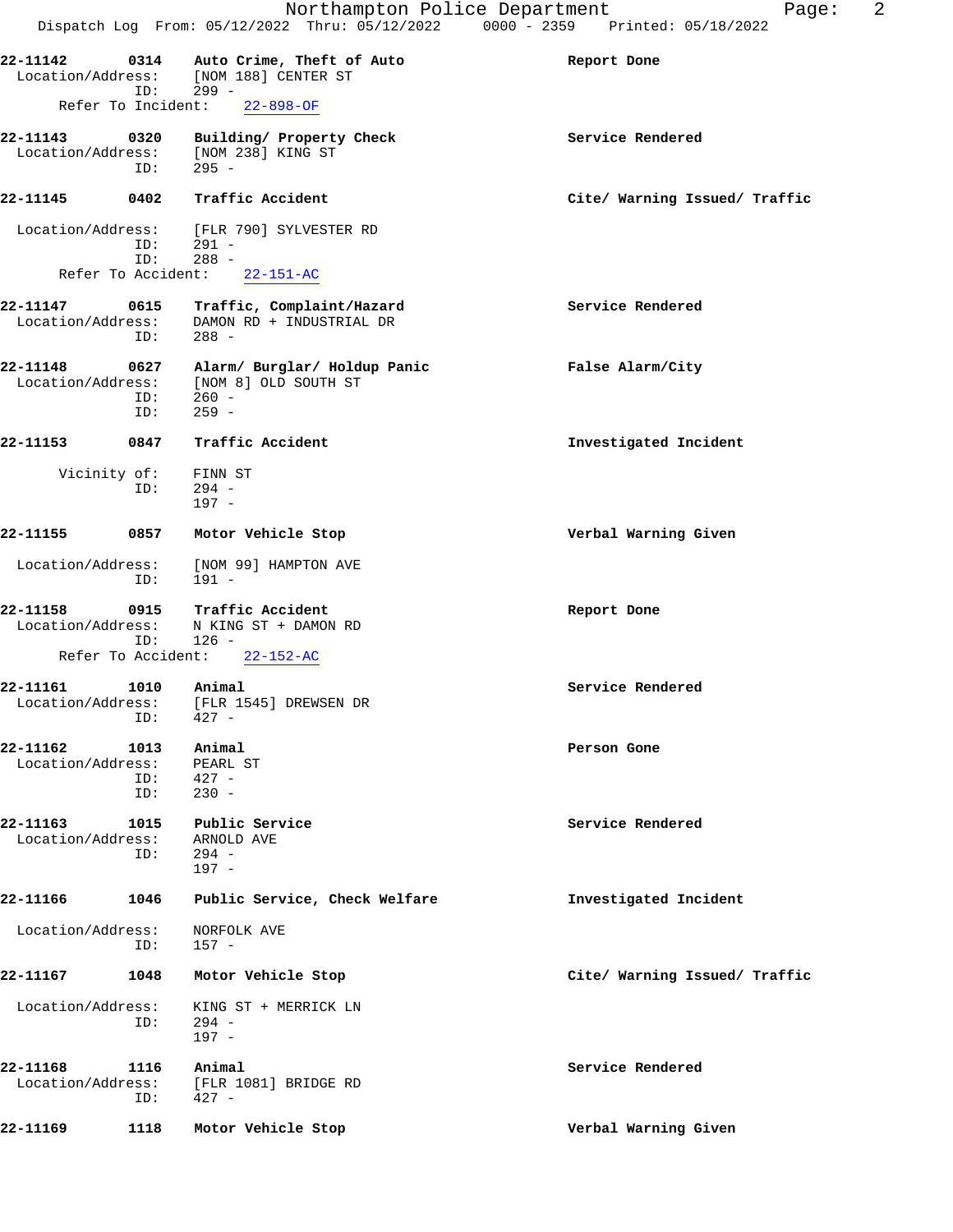| Location/Address:             | ID:         | BRIDGE RD + JACKSON ST<br>$294 -$<br>$197 -$          |                       |
|-------------------------------|-------------|-------------------------------------------------------|-----------------------|
|                               | ID:         | $191 -$                                               |                       |
| 22-11175<br>Location/Address: | 1250        | Alarm/ Burglar/ Holdup Panic<br>[NOM 844] MAIN ST     | False Alarm/City      |
|                               | ID:<br>ID:  | $191 -$<br>$230 -$                                    |                       |
| 22-11178                      | 1318        | Animal                                                | Investigated Incident |
| Location/Address:             | ID:         | ATWOOD DR<br>$191 -$                                  |                       |
| 22-11181                      | 1341        | Suspicious/Wanted                                     | Investigated Incident |
| Location/Address:             | ID:         | [NOM 1442] RANDOLPH PL<br>$230 -$                     |                       |
| 22-11182                      | 1400        | Animal                                                | Investigated Incident |
|                               | ID:         | Location/Address: [FLR] STONE RIDGE DR<br>$427 -$     |                       |
| Refer To Incident:            |             | $22 - 908 - OF$                                       |                       |
| 22-11183                      | 1405        | Animal                                                | Service Rendered      |
|                               | ID:         | Location/Address: [FLR 1545] DREWSEN DR<br>$427 -$    |                       |
| 22-11184                      | 1408        | ASSIST OTHER AGENCY                                   | Service Rendered      |
| Location/Address:             | ID:         | [NOM 1957] BEDFORD TER<br>$294 -$<br>$197 -$          |                       |
|                               | ID:         | $230 -$                                               |                       |
| 22-11185<br>Location/Address: | 1417<br>ID: | Theft/ Larceny<br>[FLR 7] FLORENCE RD<br>$121 -$      | Report Done           |
| Refer To Incident:            |             | $22 - 917 - OF$                                       |                       |
| 22-11186                      | 1422        | Indecency/Lewdness                                    | Area Search Negative  |
| Location/Address:             | ID:         | CENTER ST<br>$157 -$                                  |                       |
| 22-11187                      | 1423        | Animal                                                | Area Search Negative  |
| Location/Address:             | ID:         | [NOM 419] ATWOOD DR<br>$427 -$                        |                       |
| 22-11195                      | 1547        | Public Service, Check Welfare                         | Investigated Incident |
| Location/Address:             |             | <b>JACKSON ST</b>                                     |                       |
|                               | ID:<br>ID:  | $197 -$<br>$157 -$                                    |                       |
| 22-11196<br>Location/Address: | 1549<br>ID: | Suspicious/Wanted<br>[NOM 309] PLEASANT ST<br>$277 -$ | Report Done           |
| Refer To Incident:            |             | $22 - 918 - OF$                                       |                       |
| 22-11197                      | 1554        | Trespassing/ Unwanted Guest                           | Area Search Negative  |
| Location/Address:             | ID:         | [NOM 880] MARKET ST<br>$298 -$                        |                       |
| 22-11198<br>Location/Address: | 1556<br>ID: | Theft/ Larceny<br>CONZ ST<br>$298 -$                  | Report Done           |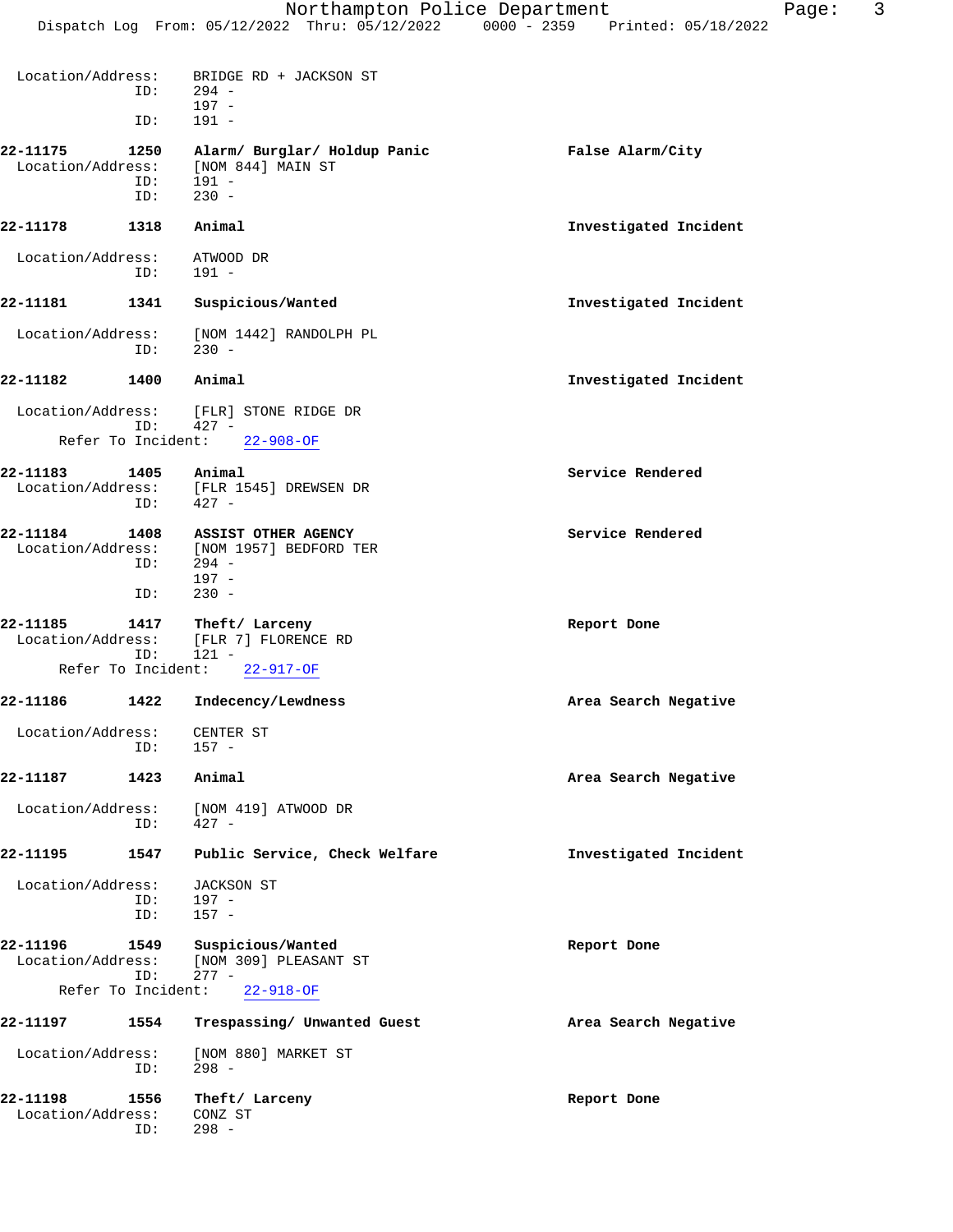|                               |                                                             | Northampton Police Department<br>Dispatch Log From: 05/12/2022 Thru: 05/12/2022                          | Page:<br>$0000 - 2359$<br>Printed: 05/18/2022 | 4 |
|-------------------------------|-------------------------------------------------------------|----------------------------------------------------------------------------------------------------------|-----------------------------------------------|---|
|                               | Refer To Incident:                                          | $22 - 919 - OF$                                                                                          |                                               |   |
| 22-11200                      | 1615                                                        | Traffic Accident                                                                                         | Investigated Incident                         |   |
| Location/Address:             | ID:                                                         | [FLR 1619] MAIN ST<br>$230 -$                                                                            |                                               |   |
| 22-11201<br>Location/Address: | 1618<br>ID:                                                 | Park and Walk<br>[NOM 933] MAIN ST<br>$277 -$                                                            | Service Rendered                              |   |
| 22-11204                      | 1634                                                        | OUTSIDE FIRE (BRUSH/GRASS)                                                                               | Investigated Incident                         |   |
| Location/Address:             | ID:<br>Fire Unit:                                           | TEXAS RD<br>$298 -$<br>E2-Pumper-Engine 2                                                                |                                               |   |
| 22-11205                      | 1638                                                        | Traffic Accident                                                                                         | Investigated Incident                         |   |
| Location/Address:             | EMS Unit:<br>ID:<br>Fire Unit:<br>ID:<br>Refer To Accident: | PROSPECT ST + HAYES<br>A04-Fire Ambulance<br>$157 -$<br>E3-Pumper-Engine 3<br>$243 -$<br>$22 - 153 - AC$ |                                               |   |
| 22-11206                      | 1642                                                        | Harassment / Stalking                                                                                    | Investigated Incident                         |   |
| Location/Address:             | ID:                                                         | [FLR 7] FLORENCE RD<br>$230 -$                                                                           |                                               |   |
| 22-11207<br>Location/Address: | 1645<br>ID:                                                 | Suspicious/Wanted<br>[NOM 1948] MAIN ST<br>$277 -$                                                       | Report Done                                   |   |
|                               | Refer To Incident:                                          | $22 - 920 - OF$                                                                                          |                                               |   |
| 22-11209<br>Location/Address: | 1645                                                        | Public Service, Check Welfare<br>[FLR 401] BURTS PIT RD                                                  | Investigated Incident                         |   |
|                               | ID:<br>ID:                                                  | $298 -$<br>$230 -$                                                                                       |                                               |   |
| 22-11208<br>Location/Address: | 1651                                                        | Private/Trespass/ Parking Tow<br>[NOM 67] LOCUST ST                                                      | Vehicle Towed                                 |   |
| 22-11216<br>Location/Address: | 1815<br>ID:                                                 | Park and Walk<br><b>MAIN ST</b><br>$277 -$                                                               | Service Rendered                              |   |
| 22-11218<br>Location/Address: | 1815<br>ID:<br>ID:<br>ID:                                   | Alarm/ Burglar/ Holdup Panic<br>[NOM 2573] STRONG AVE<br>$298 -$<br>$197 -$<br>$277 -$                   | False Alarm                                   |   |
| 22-11217                      | 1816                                                        | Animal                                                                                                   | Investigated Incident                         |   |
| Location/Address:             | ID:                                                         | CENTER ST + MASONIC ST<br>$277 -$                                                                        |                                               |   |
| 22-11219<br>Location/Address: | 1828<br>ID:<br>ID:                                          | Alarm/ Burglar/ Holdup Panic<br>[NOM 844] MAIN ST<br>$298 -$<br>$277 -$                                  | False Alarm/City                              |   |
| 22-11220<br>Location/Address: | 1829<br>ID:<br>ID:<br>ID:                                   | ASSIST OTHER AGENCY<br>[FLR] ACREBROOK DR<br>157 -<br>$230 -$<br>$186 -$                                 | Service Rendered                              |   |